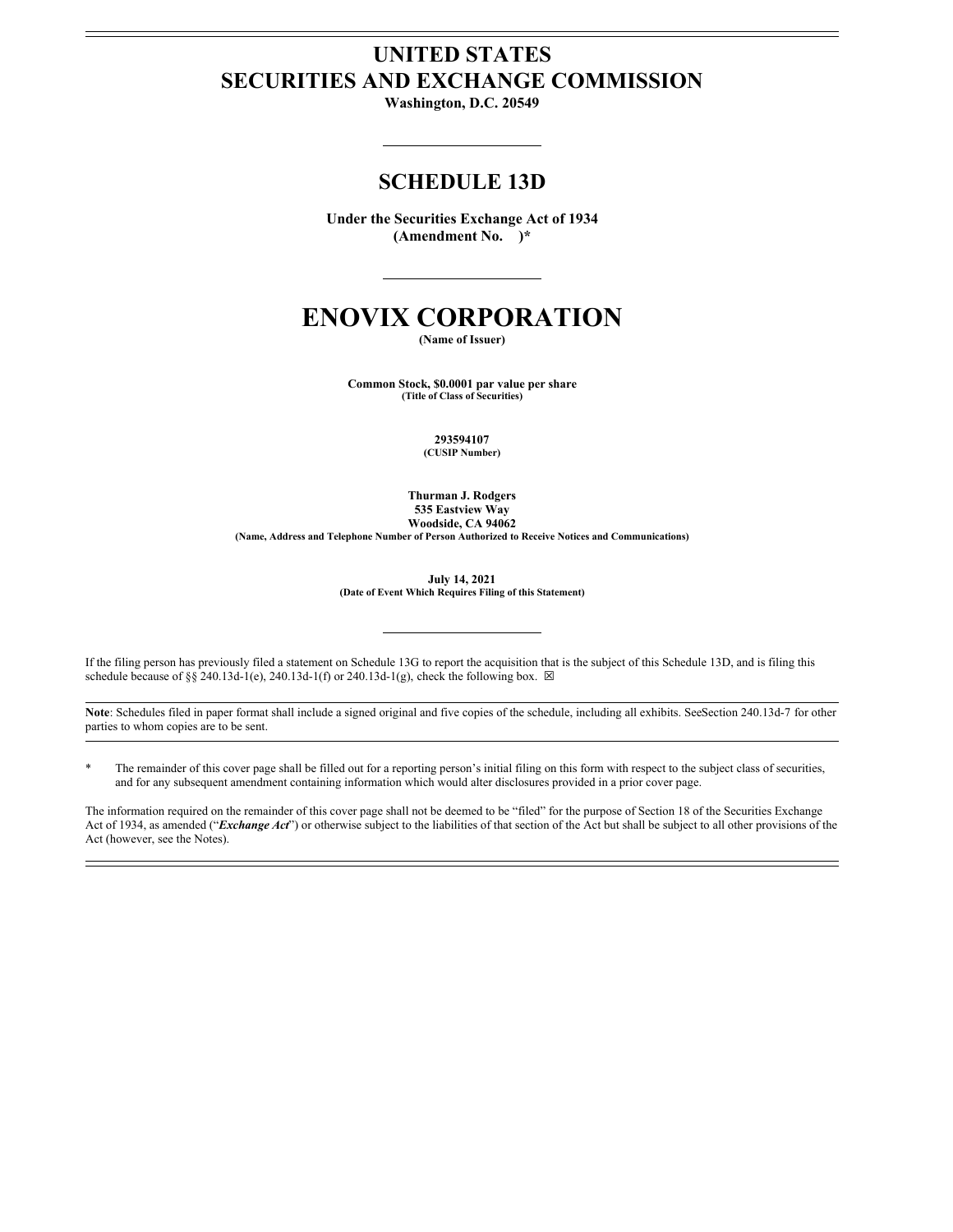| 1.                            |                                                                     |     |                                                                                      |  |  |  |  |
|-------------------------------|---------------------------------------------------------------------|-----|--------------------------------------------------------------------------------------|--|--|--|--|
|                               | Names of Reporting Persons.                                         |     |                                                                                      |  |  |  |  |
|                               | Thurman J. Rodgers                                                  |     |                                                                                      |  |  |  |  |
| 2.                            | Check the Appropriate Box if a Member of a Group (See Instructions) |     |                                                                                      |  |  |  |  |
| (a) $\Box$<br>$(b)$ $\square$ |                                                                     |     |                                                                                      |  |  |  |  |
|                               |                                                                     |     |                                                                                      |  |  |  |  |
| 3.                            | <b>SEC Use Only</b>                                                 |     |                                                                                      |  |  |  |  |
| 4.                            | Source of Funds (See Instructions)                                  |     |                                                                                      |  |  |  |  |
|                               |                                                                     |     |                                                                                      |  |  |  |  |
|                               | 00                                                                  |     |                                                                                      |  |  |  |  |
| 5.                            |                                                                     |     | Check if Disclosure of Legal Proceedings Is Required Pursuant to Items 2(d) or 2(e)  |  |  |  |  |
|                               |                                                                     |     |                                                                                      |  |  |  |  |
| 6.                            | П                                                                   |     | Citizenship or Place of Organization                                                 |  |  |  |  |
|                               |                                                                     |     |                                                                                      |  |  |  |  |
|                               | <b>United States</b>                                                |     |                                                                                      |  |  |  |  |
|                               | Sole Voting Power<br>7.                                             |     |                                                                                      |  |  |  |  |
|                               |                                                                     |     |                                                                                      |  |  |  |  |
|                               | Number of<br><b>Shares</b>                                          | 8.  | 22,876,552(1)<br><b>Shared Voting Power</b>                                          |  |  |  |  |
| Beneficially                  |                                                                     |     |                                                                                      |  |  |  |  |
|                               | Owned by                                                            |     | $\mathbf{0}$                                                                         |  |  |  |  |
| Each<br>Reporting             |                                                                     | 9.  | Sole Dispositive Power                                                               |  |  |  |  |
| Person                        |                                                                     |     |                                                                                      |  |  |  |  |
| With                          |                                                                     |     | 22,876,552(1)                                                                        |  |  |  |  |
|                               |                                                                     | 10. | <b>Shared Dispositive Power</b>                                                      |  |  |  |  |
|                               |                                                                     |     | $\mathbf{0}$                                                                         |  |  |  |  |
| 11.                           |                                                                     |     | Aggregate Amount Beneficially Owned by Each Reporting Person                         |  |  |  |  |
|                               |                                                                     |     |                                                                                      |  |  |  |  |
|                               | 22,876,552(1)                                                       |     |                                                                                      |  |  |  |  |
| 12.                           |                                                                     |     | Check if the Aggregate Amount in Row (11) Excludes Certain Shares (See Instructions) |  |  |  |  |
|                               | □                                                                   |     |                                                                                      |  |  |  |  |
| 13.                           | Percent of Class Represented by Amount in Row (11)                  |     |                                                                                      |  |  |  |  |
|                               |                                                                     |     |                                                                                      |  |  |  |  |
|                               | $15.8\%/2)$                                                         |     |                                                                                      |  |  |  |  |
| 14.                           | Type of Reporting Person (See Instructions)                         |     |                                                                                      |  |  |  |  |
|                               | IN                                                                  |     |                                                                                      |  |  |  |  |

(1) Consists of (i) 17,126,552 shares held by the Rodgers Massey Revocable Living Trust dtd 4/4/11, of which the Reporting Person is trustee, and (ii) 5,750,000 shares held by Rodgers Capital, LLC, for which the Reporting Person is the managing member. The Reporting Person has sole power to vote or direct the vote, and dispose or direct the disposition of, all of the shares of Common Stock that he beneficially holds, except that with respect to shares held by Rodgers Massey Revocable Living Trust dtd 4/4/11, voting and dispositive power is shared by the Reporting Person and his spouse.

(2) The percentages used in this Schedule 13D are calculated based upon 145,245,643 shares of the Issuer's Common Stock outstanding as of July 14, 2021 as reported in the Issuer's Current Report on Form 8-K filed by the Issuer with the Securities and Exchange Commission on July 19, 2021.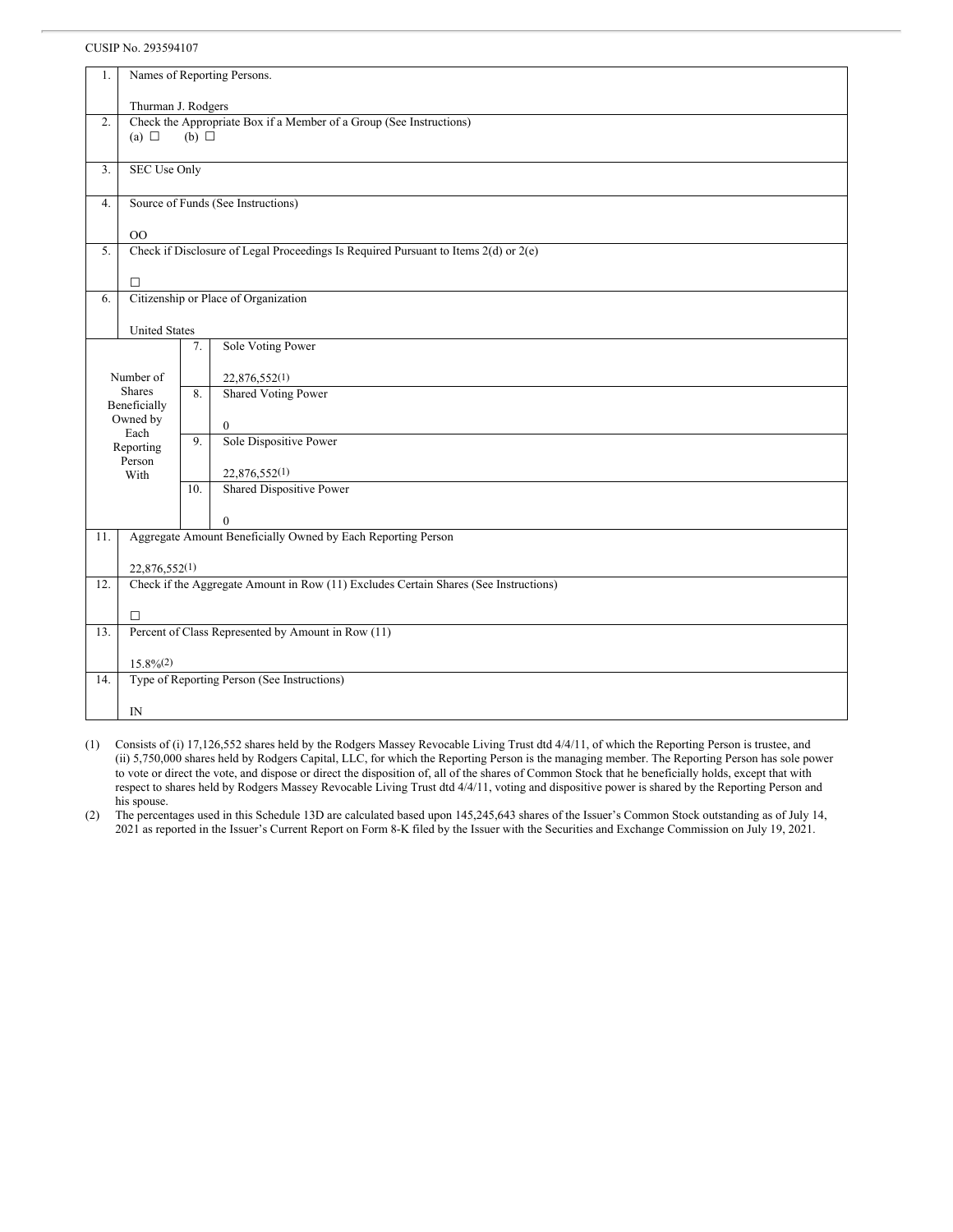| 1.  | Names of Reporting Persons.                                         |     |                                                                                         |  |  |  |  |
|-----|---------------------------------------------------------------------|-----|-----------------------------------------------------------------------------------------|--|--|--|--|
|     | Rodgers Massey Revocable Living Trust dtd 4/4/11                    |     |                                                                                         |  |  |  |  |
| 2.  | Check the Appropriate Box if a Member of a Group (See Instructions) |     |                                                                                         |  |  |  |  |
|     | $(b)$ $\square$                                                     |     |                                                                                         |  |  |  |  |
|     |                                                                     |     |                                                                                         |  |  |  |  |
| 3.  | <b>SEC Use Only</b>                                                 |     |                                                                                         |  |  |  |  |
|     |                                                                     |     |                                                                                         |  |  |  |  |
|     | Source of Funds (See Instructions)<br>4.                            |     |                                                                                         |  |  |  |  |
|     | O <sub>O</sub>                                                      |     |                                                                                         |  |  |  |  |
| 5.  |                                                                     |     | Check if Disclosure of Legal Proceedings Is Required Pursuant to Items $2(d)$ or $2(e)$ |  |  |  |  |
|     |                                                                     |     |                                                                                         |  |  |  |  |
|     | $\Box$                                                              |     |                                                                                         |  |  |  |  |
| 6.  |                                                                     |     | Citizenship or Place of Organization                                                    |  |  |  |  |
|     |                                                                     |     |                                                                                         |  |  |  |  |
|     | <b>United States</b>                                                |     |                                                                                         |  |  |  |  |
|     |                                                                     | 7.  | Sole Voting Power                                                                       |  |  |  |  |
|     | Number of                                                           |     | $\mathbf{0}$                                                                            |  |  |  |  |
|     | Shares                                                              | 8.  | <b>Shared Voting Power</b>                                                              |  |  |  |  |
|     | Beneficially                                                        |     |                                                                                         |  |  |  |  |
|     | Owned by                                                            |     | 17,126,552                                                                              |  |  |  |  |
|     | Each<br>Reporting                                                   |     | Sole Dispositive Power                                                                  |  |  |  |  |
|     | Person                                                              |     |                                                                                         |  |  |  |  |
|     | With                                                                |     | $\mathbf{0}$                                                                            |  |  |  |  |
|     |                                                                     | 10. | <b>Shared Dispositive Power</b>                                                         |  |  |  |  |
|     |                                                                     |     | 17,126,552                                                                              |  |  |  |  |
| 11. |                                                                     |     | Aggregate Amount Beneficially Owned by Each Reporting Person                            |  |  |  |  |
|     |                                                                     |     |                                                                                         |  |  |  |  |
|     | 17,126,552                                                          |     |                                                                                         |  |  |  |  |
| 12. |                                                                     |     | Check if the Aggregate Amount in Row (11) Excludes Certain Shares (See Instructions)    |  |  |  |  |
|     |                                                                     |     |                                                                                         |  |  |  |  |
|     | $\Box$                                                              |     |                                                                                         |  |  |  |  |
| 13. |                                                                     |     | Percent of Class Represented by Amount in Row (11)                                      |  |  |  |  |
|     | $11.8\%/1)$                                                         |     |                                                                                         |  |  |  |  |
| 14. |                                                                     |     |                                                                                         |  |  |  |  |
|     | Type of Reporting Person (See Instructions)                         |     |                                                                                         |  |  |  |  |
|     | <sub>00</sub>                                                       |     |                                                                                         |  |  |  |  |

(1) The percentages used in this Schedule 13D are calculated based upon 145,245,643 shares of the Issuer's Common Stock outstanding as of July 14, 2021 as reported in the Issuer's Current Report on Form 8-K filed by the Issuer with the Securities and Exchange Commission on July 19, 2021.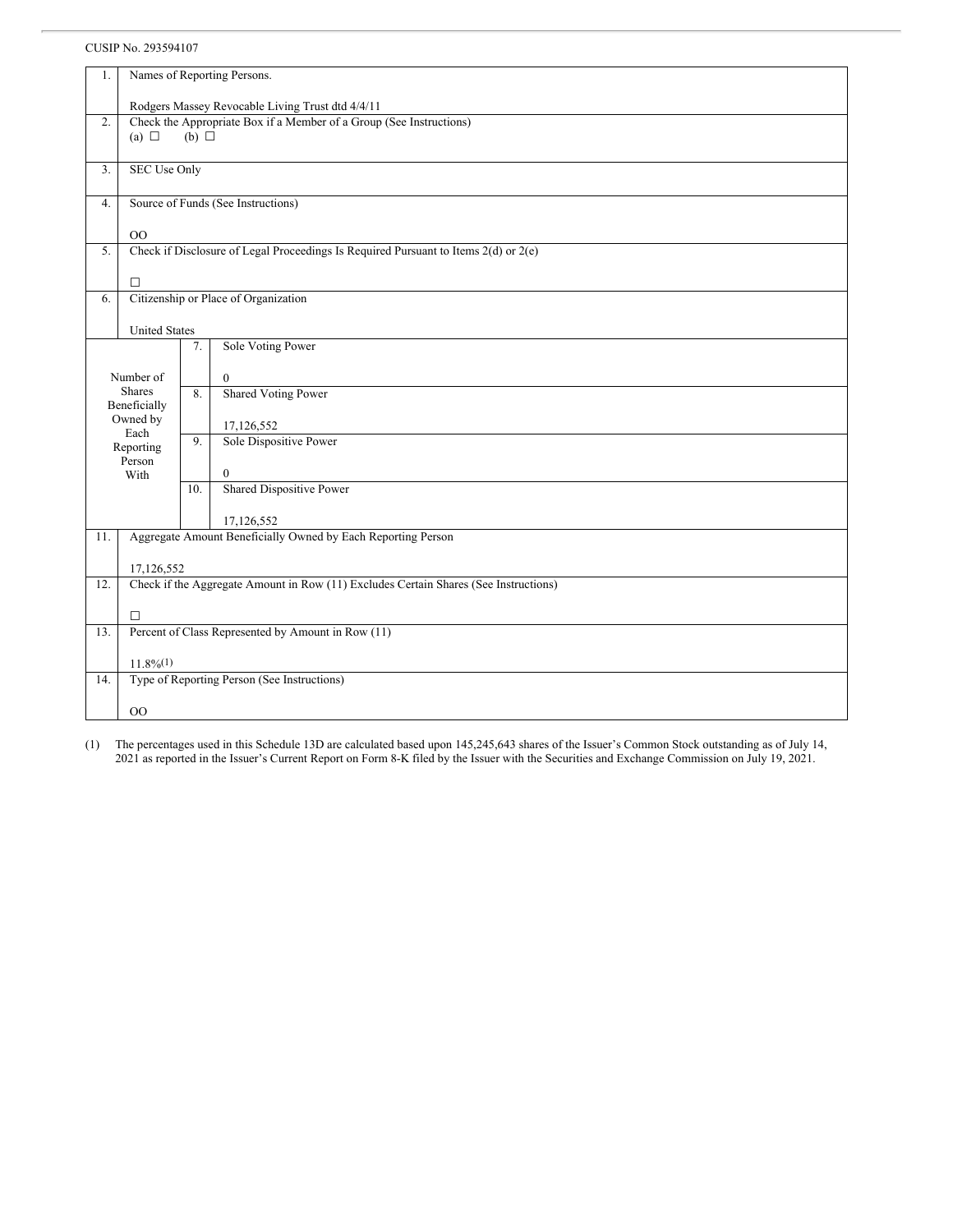| 1.  | Names of Reporting Persons.                                                          |                                             |  |  |  |  |
|-----|--------------------------------------------------------------------------------------|---------------------------------------------|--|--|--|--|
|     |                                                                                      |                                             |  |  |  |  |
|     | Rodgers Capital, LLC                                                                 |                                             |  |  |  |  |
| 2.  | Check the Appropriate Box if a Member of a Group (See Instructions)                  |                                             |  |  |  |  |
|     | (a) $\Box$<br>$(b)$ $\square$                                                        |                                             |  |  |  |  |
|     |                                                                                      |                                             |  |  |  |  |
| 3.  | <b>SEC Use Only</b>                                                                  |                                             |  |  |  |  |
|     |                                                                                      |                                             |  |  |  |  |
| 4.  | Source of Funds (See Instructions)                                                   |                                             |  |  |  |  |
|     |                                                                                      |                                             |  |  |  |  |
|     | 00                                                                                   |                                             |  |  |  |  |
| 5.  | Check if Disclosure of Legal Proceedings Is Required Pursuant to Items 2(d) or 2(e)  |                                             |  |  |  |  |
|     |                                                                                      |                                             |  |  |  |  |
|     | П                                                                                    |                                             |  |  |  |  |
| 6.  | Citizenship or Place of Organization                                                 |                                             |  |  |  |  |
|     |                                                                                      |                                             |  |  |  |  |
|     | <b>United States</b>                                                                 |                                             |  |  |  |  |
|     | Sole Voting Power<br>7.                                                              |                                             |  |  |  |  |
|     |                                                                                      |                                             |  |  |  |  |
|     | Number of<br>5,750,000                                                               |                                             |  |  |  |  |
|     | <b>Shares</b><br><b>Shared Voting Power</b><br>8.                                    |                                             |  |  |  |  |
|     | Beneficially                                                                         |                                             |  |  |  |  |
|     | Owned by<br>$\mathbf{0}$<br>Each                                                     |                                             |  |  |  |  |
|     | Sole Dispositive Power<br>9.<br>Reporting                                            |                                             |  |  |  |  |
|     | Person                                                                               |                                             |  |  |  |  |
|     | 5,750,000<br>With                                                                    |                                             |  |  |  |  |
|     | Shared Dispositive Power<br>10.                                                      |                                             |  |  |  |  |
|     |                                                                                      |                                             |  |  |  |  |
|     | $\boldsymbol{0}$                                                                     |                                             |  |  |  |  |
| 11. | Aggregate Amount Beneficially Owned by Each Reporting Person                         |                                             |  |  |  |  |
|     |                                                                                      |                                             |  |  |  |  |
|     | 5,750,000                                                                            |                                             |  |  |  |  |
| 12. | Check if the Aggregate Amount in Row (11) Excludes Certain Shares (See Instructions) |                                             |  |  |  |  |
|     |                                                                                      |                                             |  |  |  |  |
|     | Π                                                                                    |                                             |  |  |  |  |
| 13. | Percent of Class Represented by Amount in Row (11)                                   |                                             |  |  |  |  |
|     |                                                                                      |                                             |  |  |  |  |
|     | $4.0\%(1)$                                                                           |                                             |  |  |  |  |
| 14. |                                                                                      | Type of Reporting Person (See Instructions) |  |  |  |  |
|     |                                                                                      |                                             |  |  |  |  |
|     | $_{\rm OO}$                                                                          |                                             |  |  |  |  |

(1) The percentages used in this Schedule 13D are calculated based upon 145,245,643 shares of the Issuer's Common Stock outstanding as of July 14, 2021 as reported in the Issuer's Current Report on Form 8-K filed by the Issuer with the SEC Commission on July 19, 2021.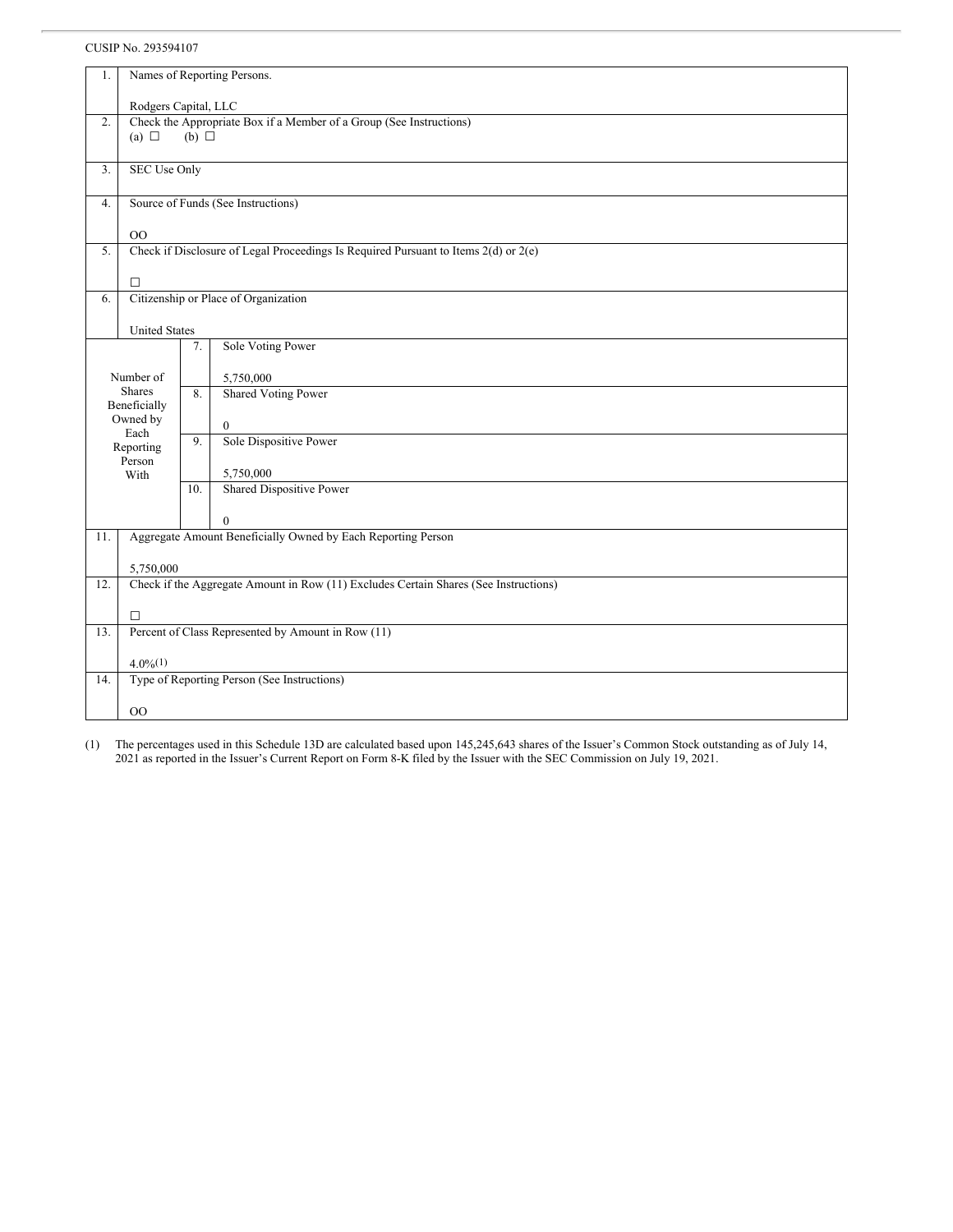# **Item 1. Security and Issuer**

- (a) This statement on Schedule 13D relates to the common stock, par value \$0.0001 per share ("*Common Stock*"), of Enovix Corporation, a Delaware corporation (the "*Issuer*").
- (b) The principal executive offices of the Issuer are located at 3401 W. Warren Avenue, Fremont, California 94538.

#### **Item 2. Identity and Background**

- (a) This Schedule 13D is being jointly filed by (i) Thurman J. Rodgers ("*Mr. Rodgers*"), (ii) Rodgers Massey Revocable Living Trust dtd 4/411 (the "*Trust*") and (iii) Rodgers Capital, LLC ("LLC"). Mr. Rodgers, the Trust and LLC are sometimes also referred to herein individually as a "*Reporting Person*" and collectively as the "*Reporting Persons*."
- (b) The business address of the Reporting Persons is 535 Eastview Way, Woodside, California 94062.
- (c) Mr. Rodgers is the Chairman of the Board of the Issuer, a trustee of the Trust and the managing member of the LLC.
- (d) During the last five years, none of the Reporting Persons has been convicted in any criminal proceeding (excluding traffic violations or similar misdemeanors).
- (e) During the last five years, none of the Reporting Persons has been a party to a civil proceeding of a judicial or administrative body of competent jurisdiction resulting in such person being subject to a judgment, decree or final order enjoining future violations of, or prohibiting or mandating activities subject to, federal or state securities laws or finding any violation with respect to such laws.
- (f) Citizenship:

Thurman J. Rodgers – United States Rodgers Massey Revocable Trust dtd 4/4/11 – California Rodgers Capital, LLC – Delaware

#### **Item 3.**

The Reporting Persons acquired an aggregate of 22,876,552 (the "*Merger Shares*") pursuant to the Agreement and Plan of Merger (the "*Business Combination Agreement*") dated as of February 22, 2021, by and among Rodgers Silicon Valley Acquisition Corp., a Delaware corporation ("*RSVAC*"), RSVAC Merger Sub, Inc., a Delaware corporation and wholly owned subsidiary of RSVAC ("*Merger Sub*"), and Enovix Corporation, a Delaware corporation ("*Legacy Enovix*"). Pursuant to the terms of the Business Combination Agreement, Merger Sub merged with and into Legacy Enovix, with Legacy Enovix surviving the merger as a wholly owned subsidiary of RSVAC (the "*Merger*" and, collectively with the other transactions described in the Business Combination Agreement, the "*Business Combination*"). Following the consummation of the Merger on July 14, 2021 (the "*Closing Date*"), Legacy Enovix changed its name to Enovix Operations, Inc., and RSVAC changed its name from Rodgers Silicon Valley Acquisition Corp. to Enovix Corporation (the "*Company*").

The Merger Shares are held as follows:

| Thurman J. Rodgers                        |            |
|-------------------------------------------|------------|
| Rodgers Massey Revocable Trust dtd 4/4/11 | 17.126.552 |
| Rodgers Capital, LLC                      | 5.750,000  |
| Total shares                              | 22,876,552 |

The Merger Shares were issued to their respective holders on the Closing Date, upon the consummation of the Business Combination in respect of the respective holder's existing shares of RSVAC and Legacy Enovix.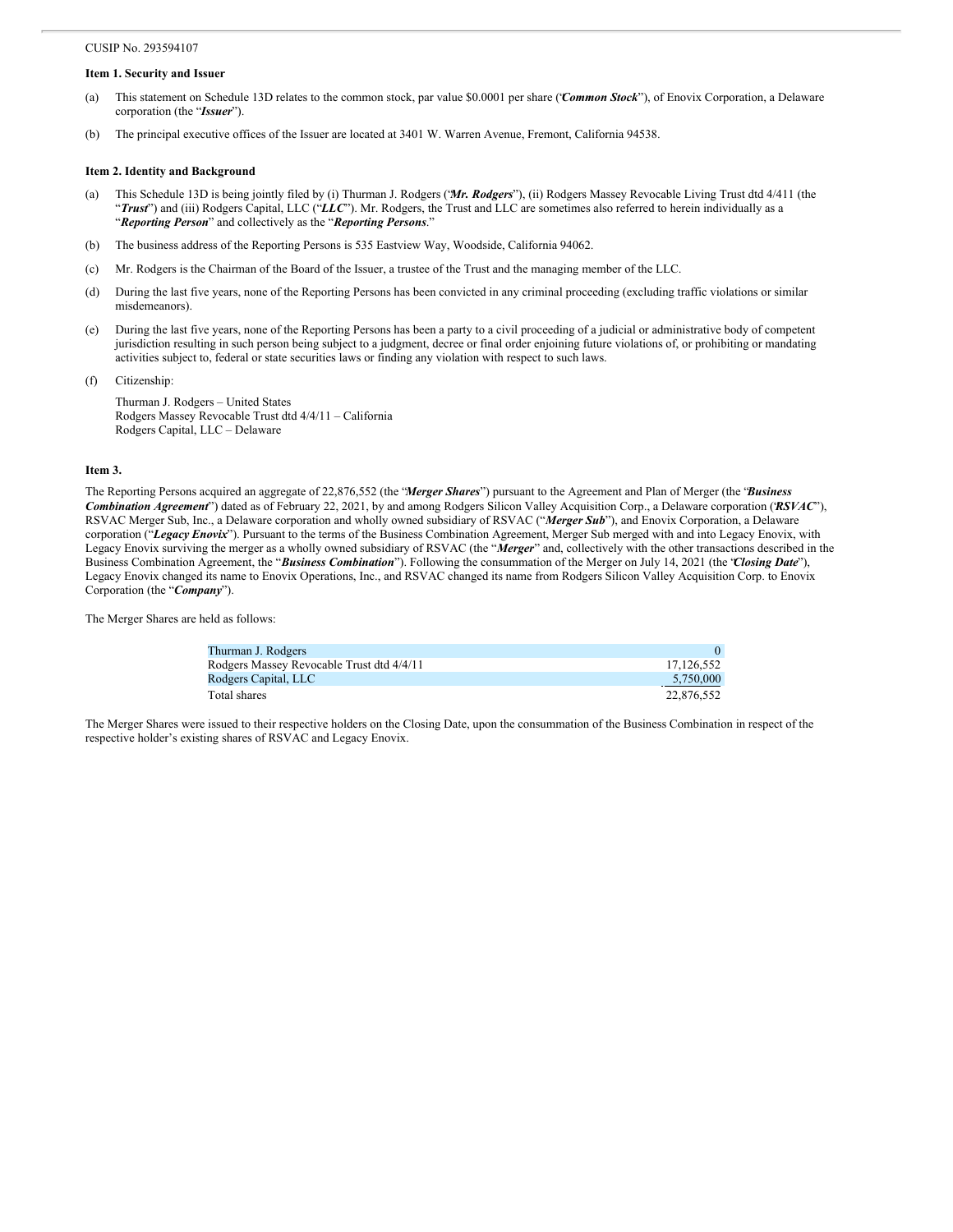# **Item 4.**

The Reporting Persons acquired, and holds, the shares of Common Stock reported herein for investment purposes. The Reporting Persons may acquire additional securities of the Issuer, depending on market indicators and the business performance of the Issuer, but does not currently plan to purchase a number of shares that would result in a substantial change in the beneficial ownership of the Reporting Persons or his/its ability to influence control of the Issuer.

Other than as described above, and except that the Reporting Persons may, from time to time or at any time, subject to market conditions and other factors, purchase additional shares of Common Stock in the open market, in privately negotiated transactions or otherwise, or sell at any time all or a portion of the shares of Common Stock now owned or hereafter acquired by him to one or more purchasers or pursuant to a trading plan adopted pursuant to Rule 10b5-1 of the Exchange Act as of the date of this Schedule 13D, the Reporting Persons do not have any present plans which relate to or would result in:

- (i) the acquisition by any person of additional securities of the Issuer, or the disposition of securities of the Issuer;
- (ii) an extraordinary corporate transaction, such as a merger, reorganization or liquidation, involving the Issuer or any of its subsidiaries;
- (iii) a sale or transfer of a material amount of assets of the Issuer or any of its subsidiaries;
- (iv) any change in the present board of directors or management of the Issuer, including any plans or proposals to change the number or term of directors or to fill any existing vacancies on the board;
- (v) any material change in the present capitalization or dividend policy of the Issuer;
- (vi) any other material change in the Issuer's business or corporate structure including but not limited to, if the Issuer is a registeredclosed-end investment company, any plans or proposals to make any changes in its investment policy for which a vote is required by Section 13 of the Investment Company Act of 1940;
- (vii) changes in the Issuer's charter, bylaws or instruments corresponding thereto or other actions which may impede the acquisition of control of the Issuer by any person;
- (viii) causing a class of securities of the Issuer to be delisted from a national securities exchange or to cease to be authorized to be quoted in an inter-dealer quotation system of a registered national securities association;
- (ix) a class of equity securities of the Issuer becoming eligible for termination of registration pursuant to Section 12(g)(4) of the Act; or
- (x) any action similar to any of those enumerated above.

#### **Item 5. Interest in Securities of the Issuer**

- (a) See rows (11) and (13) of the cover pages to this Schedule 13D for the aggregate number of shares and percentages of the shares beneficially owned by each Reporting Person. The percentages used in this Schedule 13D are calculated based upon 145,245,643 shares of the Common Stock outstanding as of July 14, 2021 as reported in the Issuer's Current Report on Form 8-K filed by the Issuer with the Securities and Exchange Commission on July 19, 2021.
- (b) See rows (7) through (10) of the cover pages to this Schedule 13D for the number of shares as to which each Reporting Person has the sole or shared power to vote or direct the vote and sole or shared power to dispose or to direct the disposition.
- (c) Except as described in this Schedule 13D, the Reporting Person has not engaged in any transactions in the Issuer's Common Stock in the past sixty days.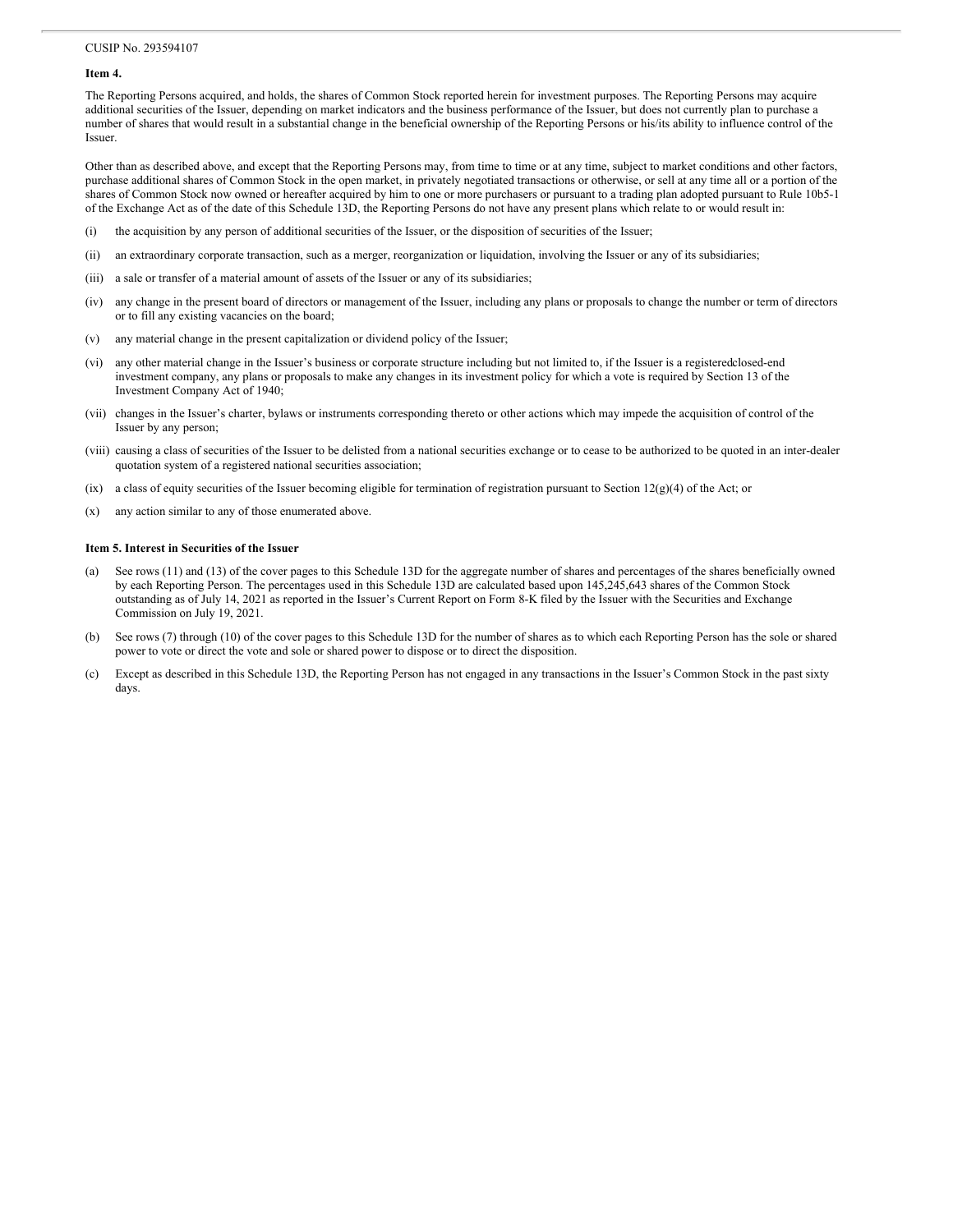- (d) To the knowledge of each of the Reporting Persons, no other person has the right to receive or the power to direct the receipt of dividends from, or the proceeds from the sale of, the shares of Common Stock beneficially owned by the Reporting Person.
- (e) Not applicable.

# **Item 6. Contracts, Arrangements, Understandings or Relationships with Respect to Securities of the Issuer**

## *Lock-up Agreement*

In connection with the Business Combination, the Company and certain stockholders, officers and directors of Legacy Enovix, including the LLC and the Trust, entered into lock-up agreements (each, a "*Lock-Up Agreement*"). Under theLock-Up Agreement entered into by the Trust, each party to the agreement agreed that it will not, without the prior written consent of the Company, with respect to (i) 50% of the Issuer's Common Stock or any securities convertible into or exercisable or exchangeable for the Issuer's Common Stock or issued or issuable to such party pursuant to the Business Combination Agreement (collectively, the "*Lock-Up Shares*"), during the period commencing on July 14, 2021(the "*Closing Date*") and ending on the First Release Date (as defined below) and (ii) the remaining 50% of Lock-Up Shares during the period commencing on the Closing Date and ending on the Second Release Date (as defined below), (i) offer, sell, contract to sell, pledge, or otherwise dispose of, directly or indirectly, Lock-Up Shares, or enter into any transaction that would have the same effect, (ii) enter into any swap, hedge or other arrangement that transfers to another, in whole or in part, any of the economic consequences of ownership of the Lock-Up Shares or (iii) publicly announce the intention to make any offer, sale, pledge or disposition, or to enter into any transaction, swap, hedge or other arrangement, or engage in any Short Sales (as defined therein) with respect to any security of RSVAC. The "*First Release Date*" shall mean the earlier of the date that is: (A) six months after the Closing Date; and (B) the date on which the last reported closing price of shares of Issuer's common stock on the Nasdaq (or such other exchange on which shares of Issuer's common stock are then listed) equals or exceeds \$14.00 per share (as adjusted for stock splits, stock dividends, reorganizations and recapitalizations) for any 20 trading days during any 30 trading day period commencing at least 150 days after the Closing Date (such date, the "*Minimum Price Date*"). The "*Second Release Date*" shall mean the earlier of the date that is: (A) twelve months after the Closing Date; and (B) the Minimum Price Date. Notwithstanding the foregoing, if, at any time before the Second Release Date there is a Change of Control (as defined therein) of Issuer, all of the shares shall be released from the restrictions set forth therein.

Under the Lock-Up Agreement entered into by the LLC, the Founder Shares (as defined in the agreement) and any shares of common stock issued upon conversion or exercise thereof are not transferable or salable until the earlier of (A) one year after the completion of the Business Combination or (B) subsequent the Business Combination, (x) if the last reported sale price of Issuer's common stock equals or exceeds \$14.00 per share (as adjusted for stock splits, stock dividends, reorganizations, recapitalizations and the like) for any 20 trading days within any 30-trading day period commencing at least 150 days after the Business Combination, or (y) the date on which we complete a liquidation, merger, capital stock exchange, reorganization or other similar transaction that results in all of Issuer's stockholders having the right to exchange their shares of common stock for cash, securities or other property.

The foregoing description of the Lock-Up Agreements are qualified in its entirety by the full text of the formsof Lock-Up Agreements, copies of which are attached hereto as exhibits and incorporated herein by reference.

### *Registration Rights Agreement*

On July 14, 2021, that certain Registration Rights Agreement, dated December 1, 2020, was amended and restated, and certain persons and entities receiving shares of common stock pursuant to the Merger Agreement and certain persons and entities holding securities of RSVAC prior to the Closing entered into the Amended and Restated Registration Rights Agreement (the "*A&R Registration Rights Agreement*") pursuant to which the Issuer will agree to register for resale, pursuant to Rule 415 under the Securities Act of 1933, as amended, certain shares of the Issuer's common stock and other equity securities of the Issuer that are held by the parties thereto from time to time.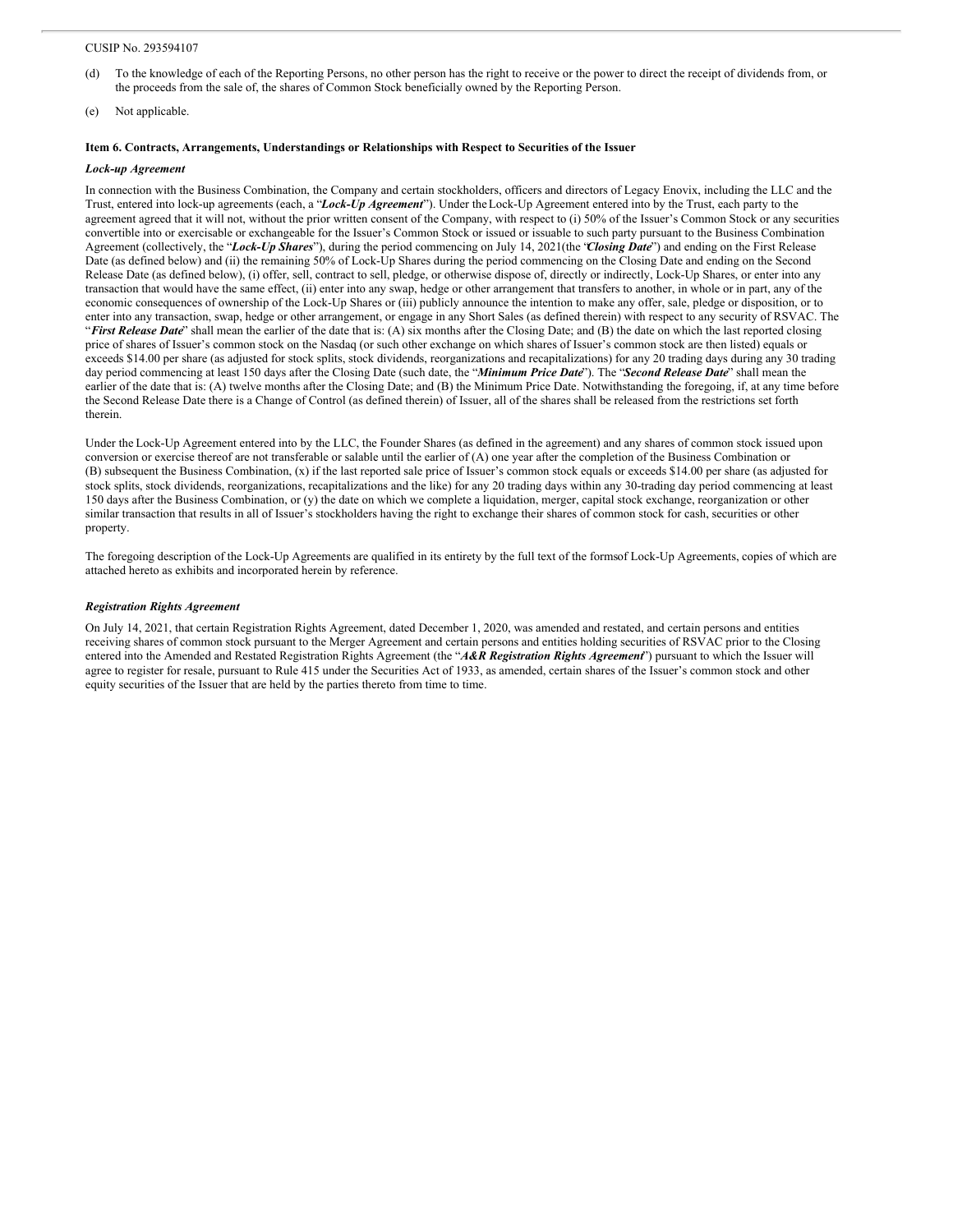The foregoing description of the A&R Registration Rights Agreement is qualified in its entirety by reference to the full text of the form of A&R Registration Rights Agreement, a copy of which is attached hereto as an exhibit and incorporated herein by reference.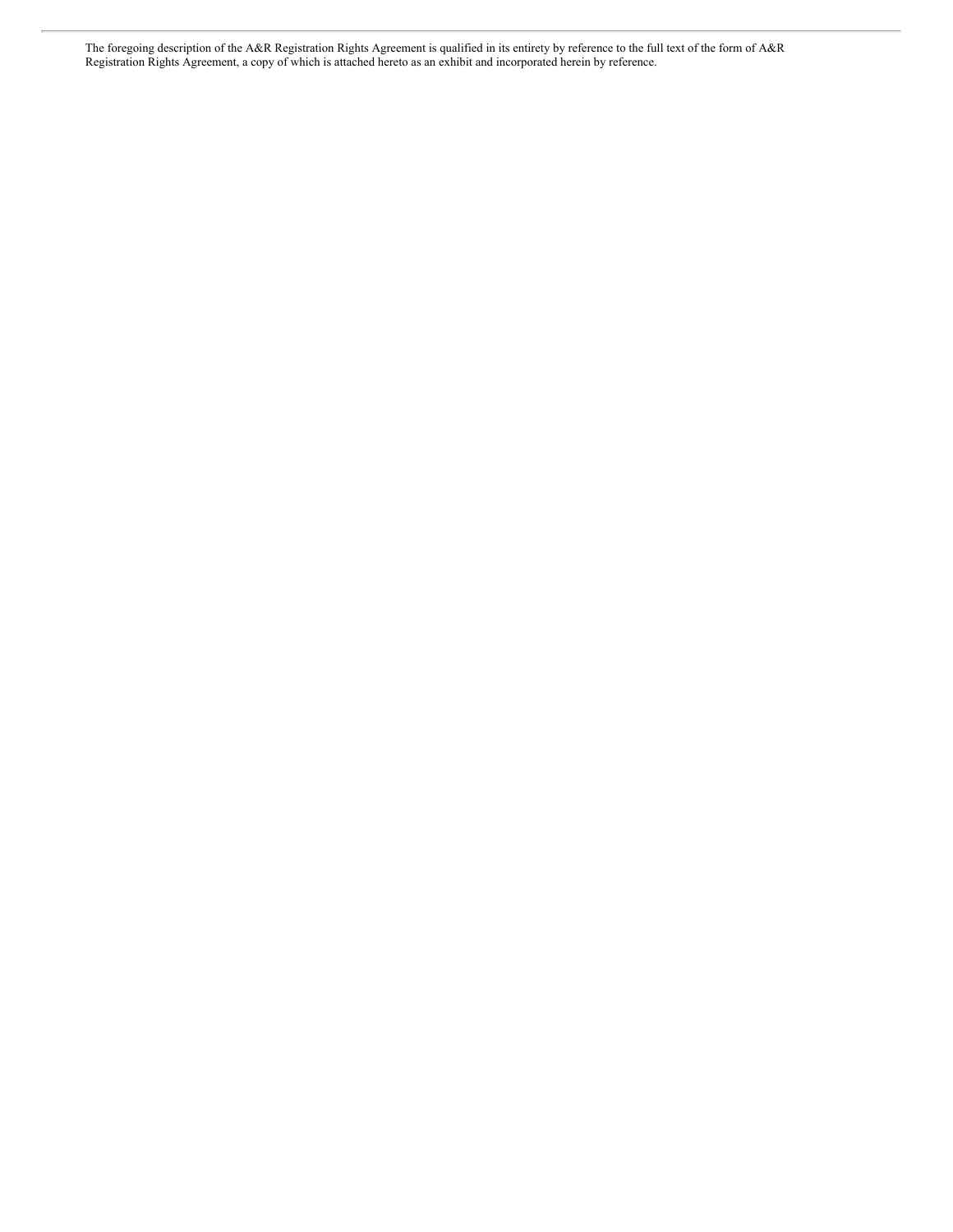# **Item 7. Material to be Filed as Exhibits**

|         |                                                                                                                                    | <b>Incorporated by Reference</b> |           |         |                    |
|---------|------------------------------------------------------------------------------------------------------------------------------------|----------------------------------|-----------|---------|--------------------|
|         | <b>Description</b>                                                                                                                 | <b>Schedule / Form</b>           | File No.  | Exhibit | <b>Filing Date</b> |
| $99.1*$ | Joint Filing Agreement dated July 26, 2021                                                                                         |                                  |           |         |                    |
| 99.2    | Form of Stockholder Lock-Up Agreement                                                                                              | 8-K                              | 001-39753 | 10.6    | 02/22/21           |
| 99.3    | Letter Agreement, dated December 1, 2020, by and among the Issuer and its officers, directors<br>and Initial Stockholders          | 8-K                              | 001-39753 | 10.1    | 12/07/20           |
| 99.4    | Amendment to Letter Agreement, dated July 14, 2021 by and among the Issuer and its officers,<br>directors and Initial Stockholders | 8-K                              | 001-39753 | 10.12   | 07/19/21           |
| 99.5    | Amended and Restated Registration Rights Agreement                                                                                 | 8-K                              | 001-39753 | 10.10   | 07/19/21           |
| .       |                                                                                                                                    |                                  |           |         |                    |

\* Filed herewith.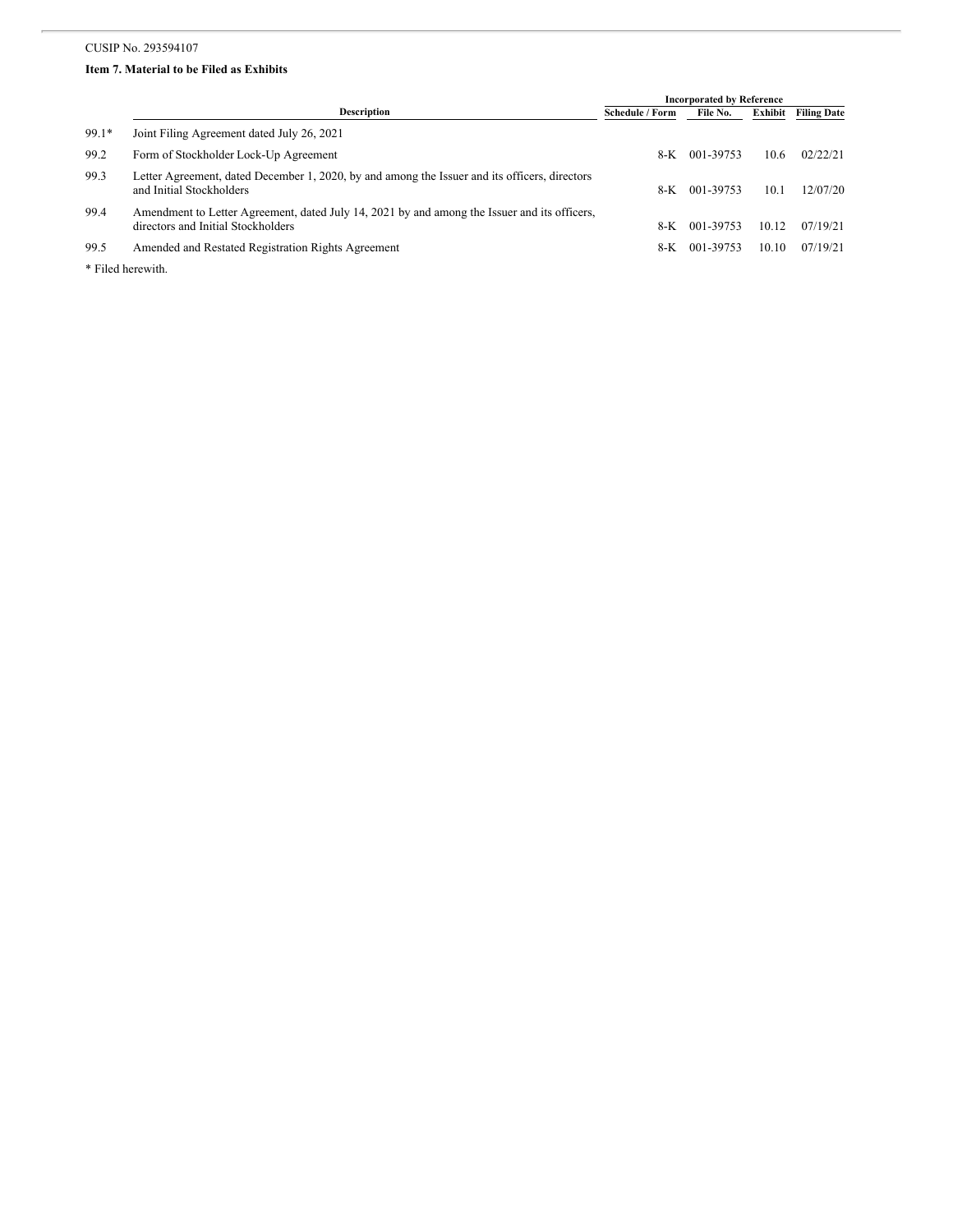# **SIGNATURE**

After reasonable inquiry and to the best of my knowledge and belief, I certify that the information set forth in this statement is true, complete and correct.

Dated: July 26, 2021

/s/ Thurman J. Rodgers **THURMAN J. RODGERS**

# **RODGERS MASSEY REVOCABLE LIVING TRUST DTD 4/4/11**

By: /s/ Thurman J. Rodgers Name: Thurman J. Rodgers Title: Trustee

# **RODGERS CAPITAL, LLC**

By: /s/ Thurman J. Rodgers Name: Thurman J. Rodgers Title: Managing Member

The original statement shall be signed by each person on whose behalf the statement is filed or his authorized representative. If the statement is signed on behalf of a person by his authorized representative (other than an executive officer or general partner of the filing person), evidence of the representative's authority to sign on behalf of such person shall be filed with the statement: provided, however, that a power of attorney for this purpose which is already on file with the Commission may be incorporated by reference. The name and any title of each person who signs the statement shall be typed or printed beneath his signature.

> **Attention: Intentional misstatements or omissions of fact constitute Federal criminal violations (See 18 U.S.C. 1001)**